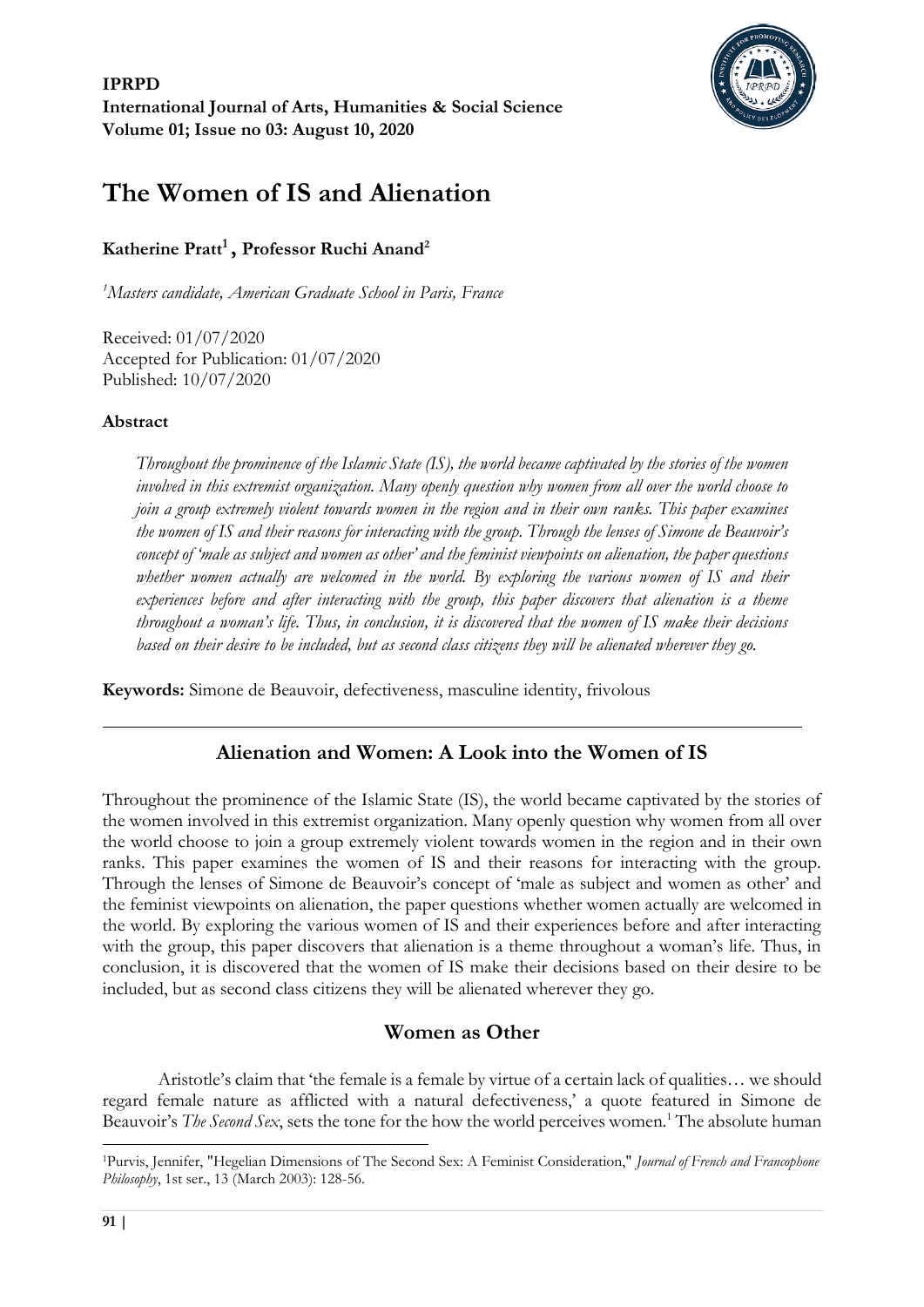type, one that is seen as normal and either in a positive or neutral light, is masculine. <sup>2</sup> Thus, humanity in essence is male. And not simply male, but the hegemonic masculine identity that is emphasized in cultures throughout the world. Hegemony, which "is about the winning and holding of power and the formation (and destruction) of social groups in that process,"<sup>3</sup> is viewed through the lenses of values such as courage, certain forms of aggression, autonomy, adventure and considerable amounts of toughness in mind and body among other characteristics.<sup>4</sup> Therefore, the individuals (male) who hold those characteristics are the absolute human type and they create the norms in which everyone must follow to be socially acceptable.<sup>5</sup> Naturally, through this process, men are seen as the subject and women are the 'other,' the inferior side of humanity. And the functioning of current society rests on this fact that half of the population is subordinate. Order in hegemonic society depends on this subordinate status of women, for if they (the other) remain suppressed, the men (the subject) can create culture in their own image, making the most mediocre individual a demigod compared to women. <sup>6</sup> Therefore, a woman is only deemed worthwhile if she is useful to a man, consequently living a life for another individual and not for herself. "For a woman to be valuable, she must adhere to a set of standards and beliefs determined by society."<sup>7</sup> Designated by the hegemonic male, this set of standards essentially entails whatever is devalorized in phallocracy, with characteristics that are described as frivolous, infantile, and irresponsible.<sup>8</sup> So while women are technically free and autonomous, they find themselves living in a world where they are compelled to live the life as the 'other.'<sup>9</sup> Women, by giving up their own sense of identification for what someone else tells them to act and think like, will not be alienated from society, but will also no longer be self-identifying individual humans.<sup>10</sup> But if women choose to live outside of their predetermined box, continuing their nonconformist actions, they face alienation from society and will often feel as though they do not belong to the whole.<sup>11</sup> In essence, as explained by Simone de Beauvoir's *Second Sex*, "woman is enticed by two modes of alienation. Evidently to play at being a man will be for her a source of frustration; but to play at being a woman is also a delusion: to be a woman would mean to be the object."<sup>12</sup>

The alienation of women forces one to ask the question - do women really belong in this world. Will they ever truly feel welcome? This question will be explored through the life of the women of IS. Specifically looking at the women who became a part of IS through their own volition, thus excluding those who were kidnapped or forced into slavery such as the Yazidi women, this paper looks at the life of the women who fight for IS, regional and western, and those who fight against the terrorist organization. By analyzing the various reasons these women chose to join IS, then what their life within or against the organization is like, one is able to see whether women ever escape the realities of alienation.

### **Non-Western Women of IS**

Most of the world is focused on the Western transition of women into the life of an IS member, but the stories of the other women who choose this extremist lifestyle are often lost. Between 20,000- 31,5000 young Muslim women have joined the call for IS, and 90% of them are from the surrounding

<sup>4</sup>Donaldson, "What Is Hegemonic Masculinity?"

<sup>7</sup>Frankel, "Kept Down By the Man, Damn the Man," 49.

<sup>2</sup>Ibid., 135.

<sup>3</sup>Donaldson, Mike, "What Is Hegemonic Masculinity?" *Theory and Society*, 5th ser., 22 (1993): 643-57.

<sup>5</sup>Frankel, Anne, "Kept Down By the Man, Damn the Man: The Figurative and Literal Alienation of Women," *Stance* 5 (2012): 45-54.

<sup>6</sup>Purvis, "Hegelian Dimensions of The Second Sex: A Feminist Consideration," 139.

<sup>8</sup>Purvis, "Hegelian Dimensions of The Second Sex: A Feminist Consideration," 136. <sup>9</sup>Ibid., 140.

<sup>10</sup>Fischer, Bernd, and Barbara S. Krasner, "Alienation of Persons and Tensions in Community: A Feminist Critique of Hegel's and Marx's Conceptions of Alienation," *The European Legacy* 2, no. 2 (1997): 283-89. doi:10.1080/10848779708579728.

<sup>11</sup>Fischer, "Alienation of Persons and Tensions in Community," 284.

<sup>12</sup>Butler, Judith, "Sex and Gender in Simone De Beauvoir's Second Sex," *Yale French Studies*, no. 72 (1986): 35-49. doi:10.2307/2930225.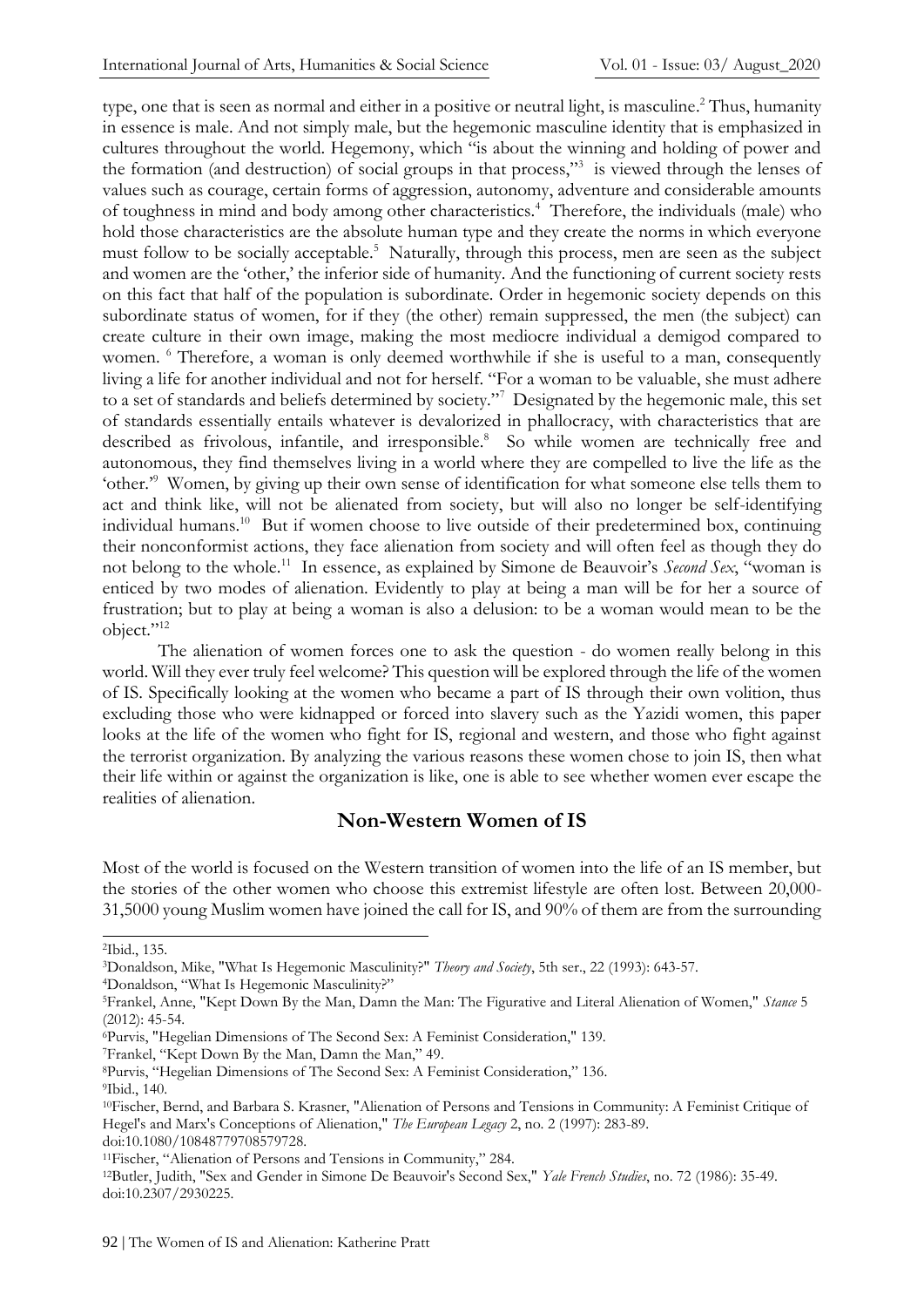Middle Eastern region or non-Western countries, making these stories the most important to analyze.<sup>13</sup> This calls to attention the unfortunate belief from media sources that these women are already 'corrupted' and thus easily persuaded to join IS. But often times these women's stories are simple - stories of alienation that lead them towards the call of extremism. Many of these women were living under a 'false Islam,' which featured administrations and interpretations of Islam that were labelled as barbaric and savage, such as Saudi Arabia.<sup>14</sup> In these states, they were merely passive participants of Islam and were not even able to practice the true form of Islam. Others were fearful of the Western influence, which goes against the complementary roles for men and women featured in Islam and blurs the gender roles.<sup>15</sup> To strong followers of Islam, the foundation of society is shaken when the gender roles are mixed, as women and men have natural abilities created within them that would be put in flux when there is change.<sup>16</sup> And finally, these women are often in states of terror. Their lives are constantly at risk as the civil war rages in their neighborhood, and women are specifically targeted for sexual violence and rape. Regional and non-Western women needed somewhere to turn with the alienation of aggressive Islam, progressive society and looming civil war, and IS identified their needs and 'answered' them.

An ultimate goal of IS is to create a caliphate, rooted in Sharia Law and their region's ancient past.<sup>17</sup> The group portrayed this caliphate strongly to the alienated regional women, declaring that this caliphate would participate in 'true Islam' and thus Islamic women could realise their Islam in the best and safest way possible.<sup>18</sup> The caliphate would also be the 'right' place for women to be as they could be active participants in Islam, rather than passive observers. Women in IS are able to work within brigades, such as the Khansaa Brigade, giving them a chance to do more than just subsist, and an opportunity to partake in society parallel to their husband's work.<sup>19</sup> These brigades assume policing duties and make sure the moral rules are followed, meaning that women play an important role in the enforcement and supervision of Islamic rules.<sup>20</sup> Women also actively recruit other young women online. Yet these established active roles are still completely separate from the men - their roles never weave together, thus follow one of the most important part of Islamic society to IS, the complementary gender roles. And finally, "since women perceive themselves to be threatened specifically at times of war (by Assad's forces), the region controlled by ISIS is seen as a safe haven for those who wish to follow Islam in its entirety or those who wish to live by Tawheed. Women looking for a safe shelter from rapists shows the masculine dimension of war" but IS claims to be a protection for these women.<sup>21</sup> These women join IS with the goal to be accepted and welcomed, but does IS create this equal society they display for their recruits?

Once these women arrive in ISIS, they are subjected to a different form of alienation than before, which takes two forms. One where "militant women are becoming the flag-bearer of patriarchy under the veil of their subdued consciousness," alienating themselves from the world of women by working hard to be militant and equal to the men.<sup>22</sup> And while functioning within the patriarchy as militants and active Islamic women, they are still second class. Their active duty roles of heading to war and sacrificing their lives can only happen if there are not enough men present and the imams give a fatwa for their participation, and other active female members are held within

<sup>18</sup>Yilmaz, "Critique of ISIS' Women Policy," 17.

<sup>13</sup>Chatterjee, Debangana, "Gendering ISIS and Mapping the Role of Women," *Contemporary Review of the Middle East* 3, no. 2 (June 2016): 201–18. doi[:10.1177/2347798916638214.](https://doi-org.arcadia.idm.oclc.org/10.1177/2347798916638214)

<sup>14</sup>Yılmaz, Zehra, "Critique of ISIS' Women Policy," *Turkish Journal of Middle Eastern Studies* 4, no. 2 (2017): 13-40. doi:10.26513/tocd.337980.

<sup>15</sup>Ibid., 24.

<sup>16</sup>Ibid., 24.

<sup>17</sup>"ISIS Fast Facts." CNN. May 01, 2019. Accessed May 08, 2019. https://edition.cnn.com/2014/08/08/world/isisfast-facts/index.html.

<sup>19</sup>Moaveni, Azadeh. "ISIS Women and Enforcers in Syria Recount Collaboration, Anguish and Escape." The New York Times. November 21, 2015. Accessed May 08, 2019.

https://www.nytimes.com/2015/11/22/world/middleeast/isis-wives-and-enforcers-in-syria-recount-collaborationanguish-and-escape.html.

<sup>20</sup>Yilmaz, "Critique of ISIS' Women Policy," 27.

<sup>21</sup>Ibid., 22.

<sup>22</sup>Chatterjee, "Gendering ISIS and Mapping the Role of Women," 202.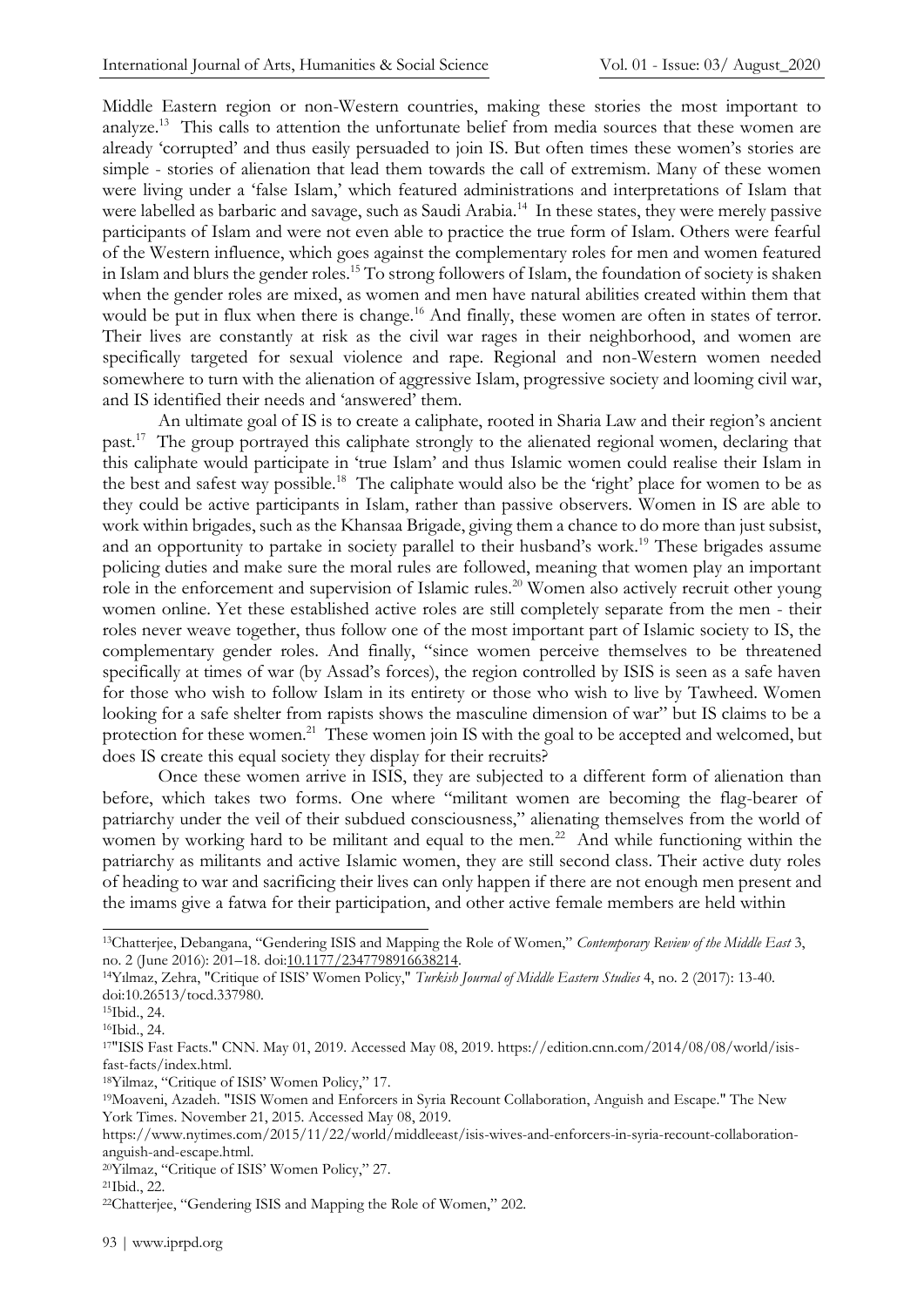feminine spaces of morality and chastity."<sup>23</sup>This is "complementarity" at work: it justifies segregation of the sexes while appearing to provide a ladder to leadership for ambitious young jihadi women."<sup>24</sup> But the main role of the women of ISIS are to support their Jihadist husbands and help create and build the next generation of Muslims. Their lives are forfeited to the private sphere, second class citizens with their lives given to their husbands and their freedom severely limited.<sup>25</sup> Trying to escape the alienation from their homes, these women run to another form of alienation in the strict patriarchal society of IS.

#### **Western Women**

By even separating the terminology of regional and Western women, it shows the implicit bias and curiosity strewn across media landscapes: how can a 'civilized' woman fall into the clutches of an openly abusive and patriarchal society like IS. Inherently there is a belief that these women were seduced and lured by the propaganda of this extremist group, casting the women as victimized and apolitical.<sup>26</sup> But much like the regional and non-Western women, Western women make the conscious decision to join the Caliphate due to their alienation at home. About 5,000 Western have made the journey to Iraq and Syria because they are actively discriminated against. Islamophobia is on the rise globally, and many Muslims cannot peacefully pray or worship. French Muslim schoolgirls were excluded from school for wearing headscarves, and the Paris Opera refused to perform because the audience included a veiled woman who refused to leave despite possessing a valid ticket.<sup>27</sup> Muslims in the United Kingdom, in a 2006 study, maintained attitudes of alienation more than Muslims in other European countries.<sup>28</sup> And limitations on burqas in public have been enacted in France, Belgium, the Netherlands, among other nations.<sup>29</sup> These women feel that their religion, and in essence their identity, has been attacked by the place they call home. And the Western ideals of a genderless society, in which men and women interacted and were equal, did not follow their strict belief in complementary roles. The Western nations ask too much from them, ask them to give too much away in the name of integration, and these women turn to a place where they are accepted.

Much like the regional and non-Western women, Western women join IS for their promise of an active Islamic existence, their ability to be a part of female brigade and support their Jihadist husband. But even more important to them is that they can freely practice their religion without fear of discrimination or their safety. On her blog, Umm-Layth, a female recruiter for IS, explains that in IS territories, "Muslim women are not mocked for wearing Islamic clothing and instead receive nothing but 'respect and honor."<sup>30</sup> The women within the caliphate are able to travel without having to show their face, and respect of the body was returned to the woman; they will no longer be humiliated by dressing in revealing clothes that was so prominent in Western culture, and, with the permission of God, the women were cleansed.<sup>31</sup> Another prominent aspect of IS' draw is their acceptance of foreign women in the first place. Their english-language publication Dabiq takes pains to show photographs of racially diverse fighters hailing from all over the world, underscoring that ethnicity

<sup>24</sup>Zakaria, Rafia. "Women and Islamic Militancy." Dissent Magazine. Winter 2015. Accessed May 08, 2019. https://www.dissentmagazine.org/article/why-women-choose-isis-islamic-militancy.

<sup>25</sup>Moaveni, "ISIS Women and Enforcers in Syria Recount Collaboration, Anguish and Escape."

<sup>26</sup>Sjoberg, Laura. "Jihadi Brides and Female Volunteers: Reading the Islamic State's War to See Gender and Agency in Conflict Dynamics." *Conflict Management and Peace Science* 35, no. 3 (May 2018): 296–311.

do[i:10.1177/0738894217695050.](https://doi-org.arcadia.idm.oclc.org/10.1177/0738894217695050)

<sup>27</sup>Zakaria, "Women and Islamic Militancy."

cage/wp/2014/10/06/the-root-problem-of-muslim-integration-in-britain-is-alienation/?utm\_term=.5a8d236f8f7d.

<sup>23</sup>Yilmaz, "Critique of ISIS' Women Policy," 26-29.

<sup>28</sup>Goodman, Sara Wallace. "The Root Problem of Muslim Integration in Britain Is Alienation." The Washington Post. October 06, 2014. Accessed May 08, 2019. https://www.washingtonpost.com/news/monkey-

<sup>29</sup>Samuel, Sigal. "Banning Muslim Veils Tends to Backfire-Why Do Countries Keep Doing It?" The Atlantic. August 03, 2018. Accessed May 08, 2019. https://www.theatlantic.com/international/archive/2018/08/denmark-burqa-veilban/566630/.

<sup>30</sup>Zakaria, "Women and Islamic Militancy."

<sup>31</sup>Yilmaz, "Critique of ISIS' Women Policy," 25.

<sup>94</sup> | The Women of IS and Alienation: Katherine Pratt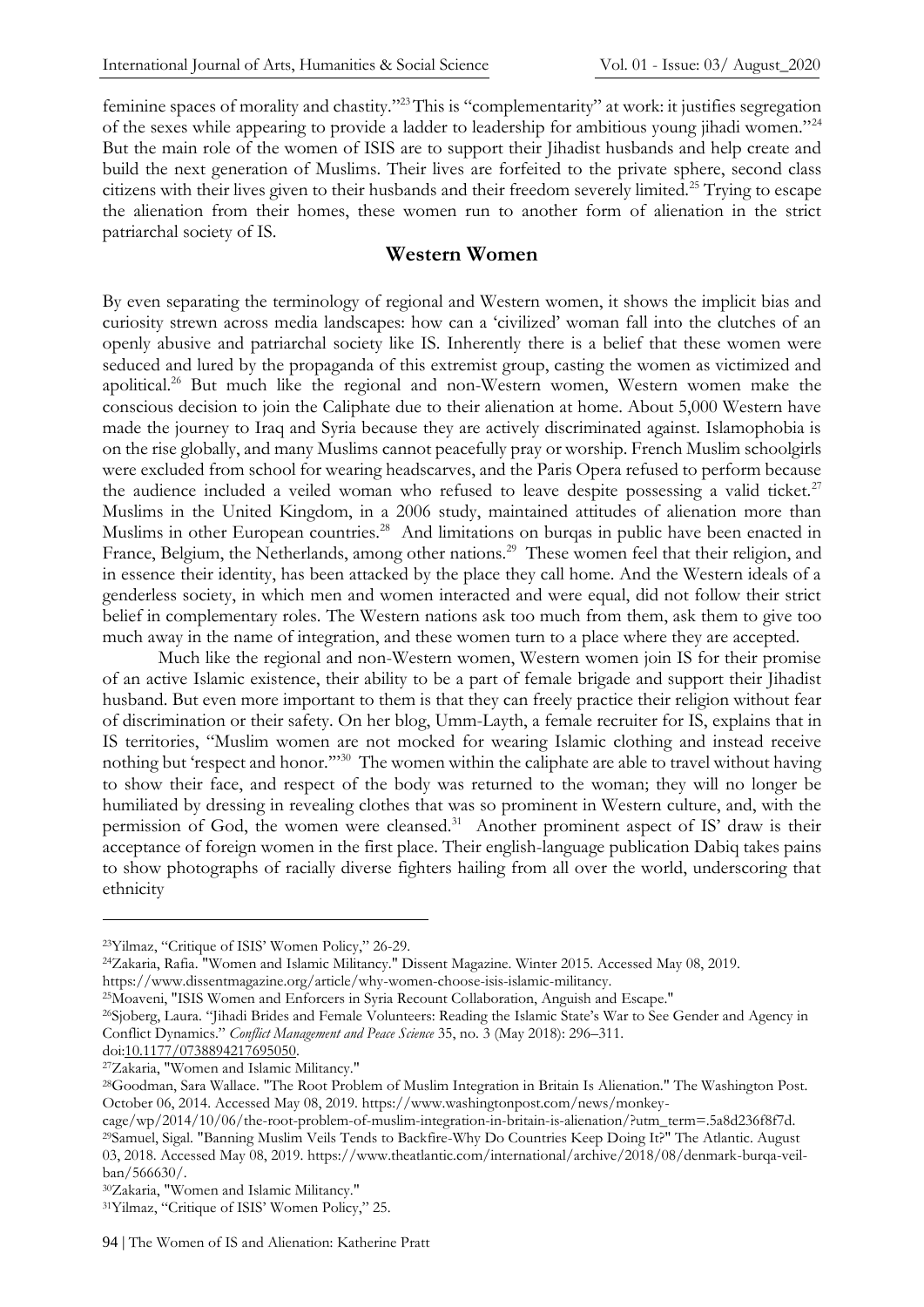and nationality does not matter in their caliphate, but that they accept all forms of Islam.<sup>32</sup> This interpretation, so distinctly different from other interpretations of Islam, brings a diversity to IS that attracts women who have been subjected to being other their entire lives. IS successfully recruits these women, helping them fly from all over the world to join their movement, but once these women arrive they are often shocked to find another form of alienation waiting for them.

Much like the other women of IS, Western women are subjected to second-class citizenship in the Caliphate. Their promised freedom of an active Islamic lifestyle is whittled down to fighting only when men are not available or moving within the designated feminine sphere. Although they are given more freedom of movement and perks than the regional women, their status in society is still based on their husband's status.<sup>33</sup> And as Muslim women, their whole identity is tied to being an individual that Muslim men can marry and have children with.<sup>34</sup> She is restricted to the framework of the family home and private life, and finds her nationalism in the confines of her designated roles. This translates into the phrase of the 'Jihad Bride,' where her duty is fulfilled as the wife and mother of Muslims.<sup>35</sup> Her individual identity as an active participant in society is essentially gone, and to fulfill her duty and avoid alienation she has to give up who she is and belong to someone else.

### **Fighters Against IS**

Opposite of the women of IS are those who chose to fight against the extremist group. Much like the Western women who join IS, these fighters have been splashed across media all over the world, describing them as brave women taking up arms against the violent group destroying their homeland. Specifically, the Kurds have 7,000 volunteer soldiers who have joined the Women's Protection Unit, or YPJ, which is strongly associated with the PKK.<sup>36</sup> And when speaking to these women, it becomes clear why they chose to risk their lives and fight against IS. In the documentary *Her War*, these young warriors claim that they had nothing back home as women. Their society treated women as though they were slaves, with little say in their lives, not even able to leave their house. <sup>37</sup> In their culture, being a wife or daughter means they're not a person in their own right.<sup>38</sup> These young girls and women, with feelings of shame for standing on the sideline as men went out to fight their invaders, were alienated from society. Both as being a woman, and as being an individual who desired to take up arms.

The call of the YPJ spoke to each of these girls. Their path to honor, to victory and happiness, could be found among each other and on the battlefield. These women claim their agency, as opposed to stereotypical projection of their helplessness, committing themselves to the cause of revenge ideologically, politically, and socially.<sup>39</sup> Their entire purpose in life from the moment they join YPJ is to be a part of the fight to bring down IS. For this, they have shunned their life before and ran away from the dirt of society to defend their land.<sup>40</sup> In the YPJ, rather than shame and dishonor, they become a part of a cohesive unit that will accept you as you are. "The female soldiers experience a unique and close bond by living in close quarters, training and fighting together."<sup>41</sup> This cohesion, this bond, welcomes them. But this comes at a sacrifice.

<sup>40</sup>Documentary, "Her War."

<sup>32</sup>Zakaria, "Women and Islamic Militancy."

<sup>33</sup>Moaveni, "ISIS Women and Enforcers in Syria Recount Collaboration, Anguish and Escape."

<sup>34</sup>Yilmaz, "Critique of ISIS' Women Policy," 18.

<sup>35</sup>Yilmaz, "Critique of ISIS' Women Policy," 32.

<sup>36</sup>NBCNews, "Meet the Kurdish Women Fighting ISIS in Syria." NBCNews.com. September 9, 2014. Accessed May 08, 2019. https://www.nbcnews.com/slideshow/meet-kurdish-women-fighting-isis-syria-56016007.

<sup>37</sup>Documentary, RT. "Her War: Women Vs. ISIS. Inside the Training Camp of an All-Female Kurdish Battalion." *YouTube*, RT Documentary, 15 June 2015, www.youtube.com/watch?v=2EnWzbQ-qok.

<sup>38</sup>Documentary, "Her War."

<sup>39</sup>Chatterjee, "Gendering ISIS and Mapping the Role of Women," 208.

<sup>41</sup>NBCNews, "Meet the Kurdish Women Fighting ISIS in Syria."